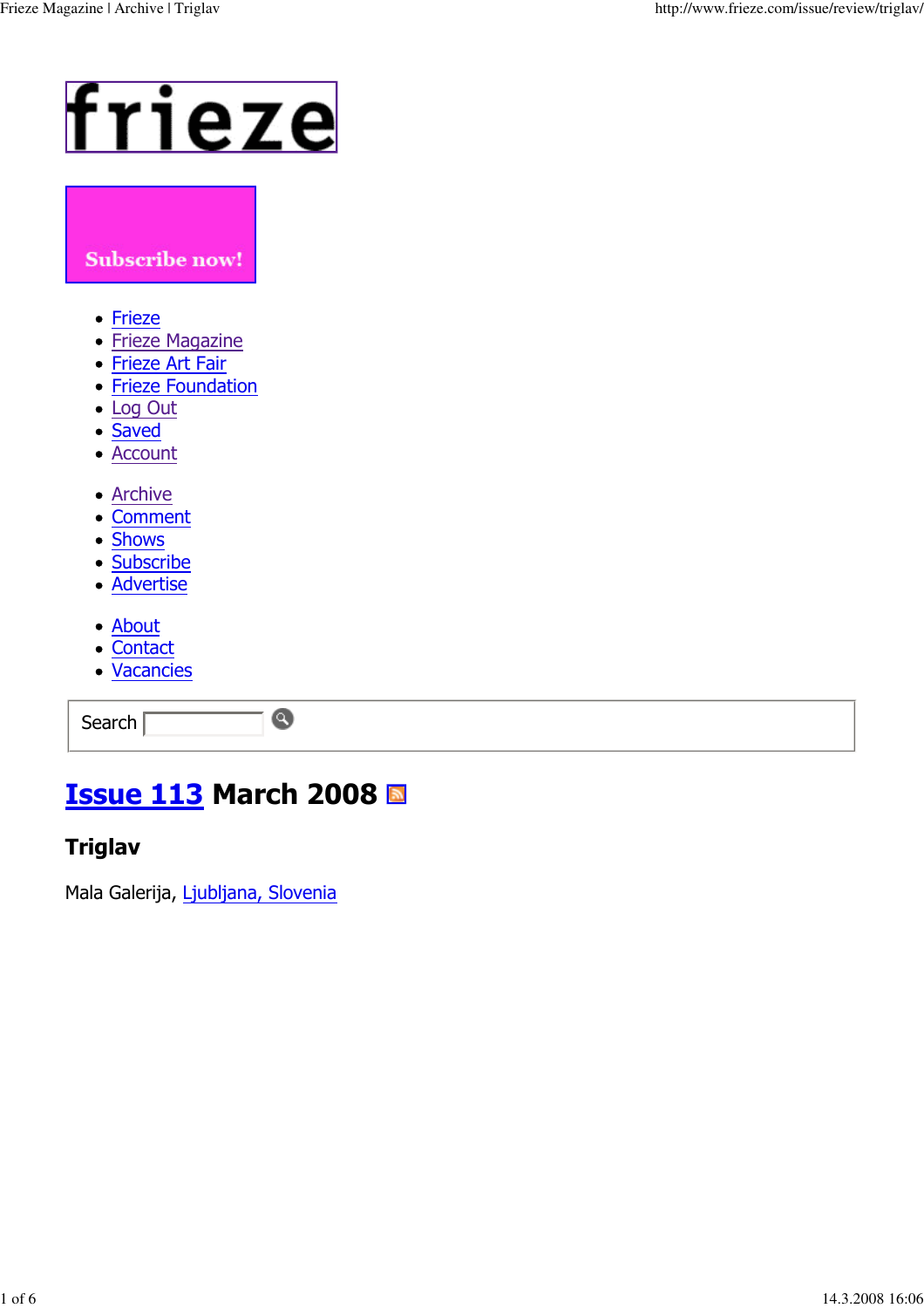

On 30 December 1968, at the conclusion of a tumultuous year replete with student protests and demonstrations, three members of the pioneering Slovenian artist collective OHO staged a performance in Zvezda Park, Ljubljana's major city square. Draped in black, the three artists arranged their silhouetted figures to replicate the craggy outline of Mount Triglay, a symbol of Slovenian national identity, with their heads alone uncovered. In doing so they not only recreated the contour of the peak but also created a literal representation of Triglay, which translates as 'Three Heads'.

Titled simply Mount Triglay, the performance sought to undermine the ratified emblem of Slovenian identity: the mountain - which graces Slovenia's national flag, coat of arms and new 50 Eurocent coin  $-$  has remained a constant throughout the country's shifting identity as a part of former Yugoslavia, as an independent nation and as a member of the European Union. OHO's performance seemed both to inhabit the national symbol and to and claim it for itself, replacing the anonymous peaks of the mountain with the faces of 1960s' counterculture.

At the same time Mount Triglay also engaged in a far more subtle interrogation of the enduring power of the symbol. The performance reflected OHO's overriding concern with the life of objects and the objectification of the human that is oftenat the core of symbolic power. Mount Triglav framed some of the individual faces often caught in the abstractions that necessarily accompany any notion of collective national or political identity. It also queried art's capacity to generate symbolic meaning within that particular discourse.

'Triglav', a recent exhibition at the Mala Galerija in Ljubljana – the project space of the Moderna Galerija – emphasized the performance's ethos of transformation and the enduring power of any object endowed with symbolic meaning. The starting point of the exhibition was the presentation of the original OHO performance, in the form of a grainy black and white film and a small black and white image, hung inauspiciously at the entrance of the gallery. Tracking the extended life of the 1968 performance, the exhibition featured reinterpretations of the work by IRWIN, the artist collective that first rose to prominence in the 1980s, and by Janez Jansa, Janez Jansa and Janez Jansa, a more recently formed collective of young artists who have adopted the name of the current prime minister of Slovenia. The exhibition was thus a nicely cross-generational affair, exhibiting shifts in a socio-political discourse not only specific to Slovenia but also characteristic of the global art-historical language of recent decades.

A reproduction of the original OHO performance by three members of IRWIN, Like to Like/Mount Triglav (2004), keenly illustrates the way in which attempts at re-enactment depend heavily upon their historical contexts. Indeed, the very documentation of IRWIN's repeat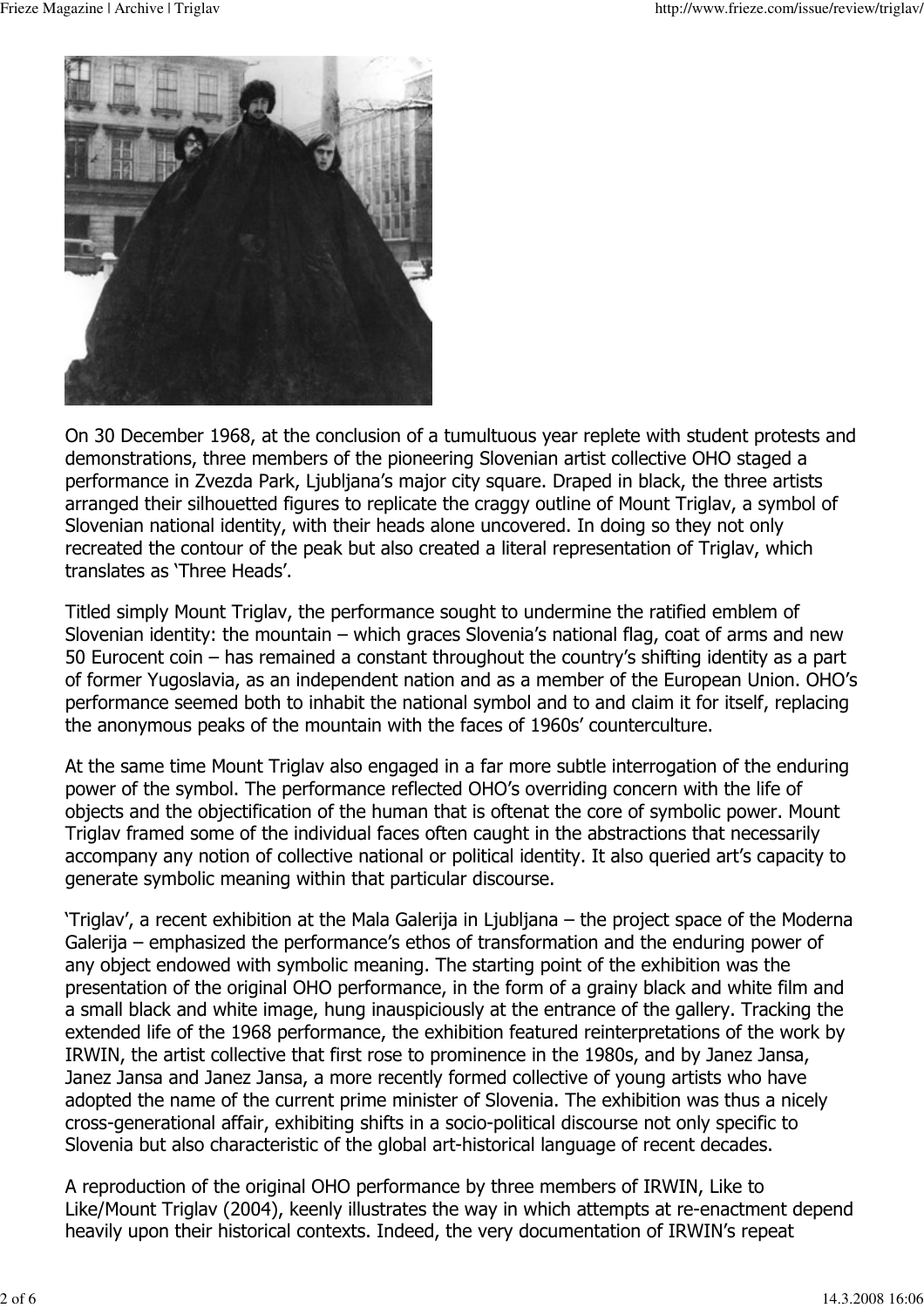performance reveals the generational difference between themselves and OHO: the flawless, large-scale photographic prints that record Like to Like/Mount Triglav mischievously reference the imperatives of high production values and commercial needs that have increasingly attached themselves to the task of documentation. Presented as a deliberate counterpoint to the original, small-scale, black and white OHO photograph, the colour record of IRWIN's performance implicitly declares the impossibility of a fixed context – temporal or otherwise – and thus of any exact re-enactment.

The passing of the generational baton was completed by the reinterpretation of Mount Triglav by Janez Jansa, Janez Jansa and Janez Jansa. Mount Triglay on Mount Triglay (2007) relocates the performance to the site of Mount Triglav itself, resulting in a literal overlap of symbols. The documentation of the performance  $-$  a series of prints taken from photographs published in newspapers – elaborates upon the work's formal quality of layering source upon source, and meaning upon meaning.

Collectively, the three pieces communicate the ways in which the interpretation of symbols acts as a form of cultural inheritance. And while the playful recycling proffered by both IRWIN and Janez Jansa, Janez Jansa and Janez Jansa indicates a subtle alteration of meaning and context, what is perhaps most acute is the final fixity of the emblem of Triglay itself. Although the mountain's meaning shifts with each new context and interpretation, the symbol itself remains fundamentally intact. This was subtly communicated in the very nature of the original OHO happening: with the figures of the artists transmogrified by the drapery into the static shape of the mountain, they personified something of Triglay's literal weight. But it also held true across all three performances: as much as the artists literally inhabited the symbol, the symbol also inhabited the artists. 'Triglay' presented a repeated attempt, across three artistic generations, at undermining a single stratified emblem. It also revealed the possibility that the simple task of subversion was never at the core of OHO's original performance, but rather the proving of a national symbol's robustness, in different hands and through different times.

#### **Katie Kitamura**

## **About this article**

First published in **Issue 113, March 2008** 

by Katie Kitamura

**BUY THIS ISSUE** 

- Save this Article
- Print this review
- Email this review

## **Other Reviews in this city**

• Manifesta 3

## **Other Articles by Katie Kitamura**

- Swetlana Heger Issue 108
- Jack Pierson Issue 98
- ... 5 minutes later Shows

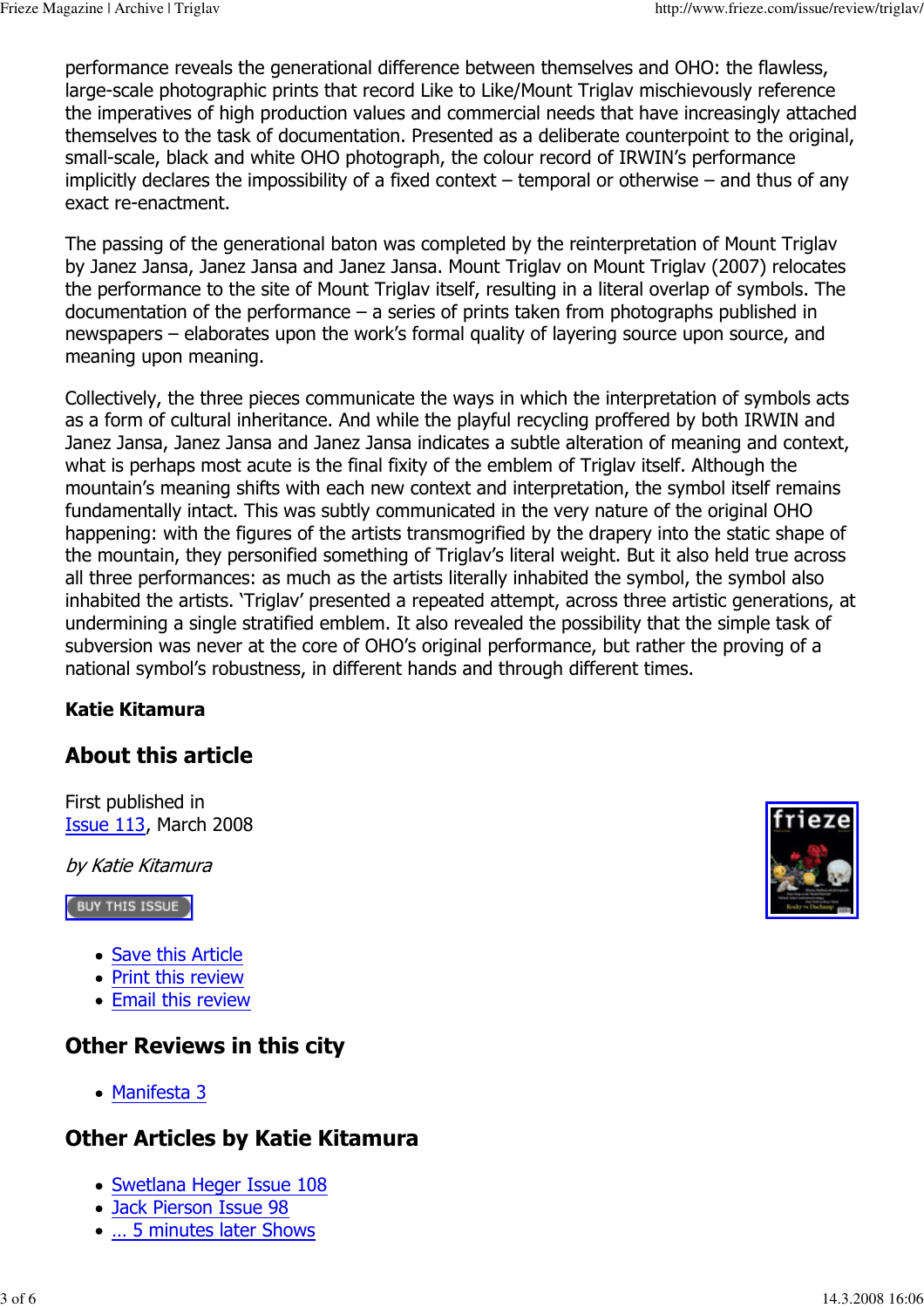- Matthew Buckingham Shows
- Manon de Boer Shows
- Pipilotti Rist Shows
- Cory Arcangel Shows

## **RSS Feeds <b>N**

• Get the Universal feed, or the Magazine Issues feed to be updated of new reviews in this section.

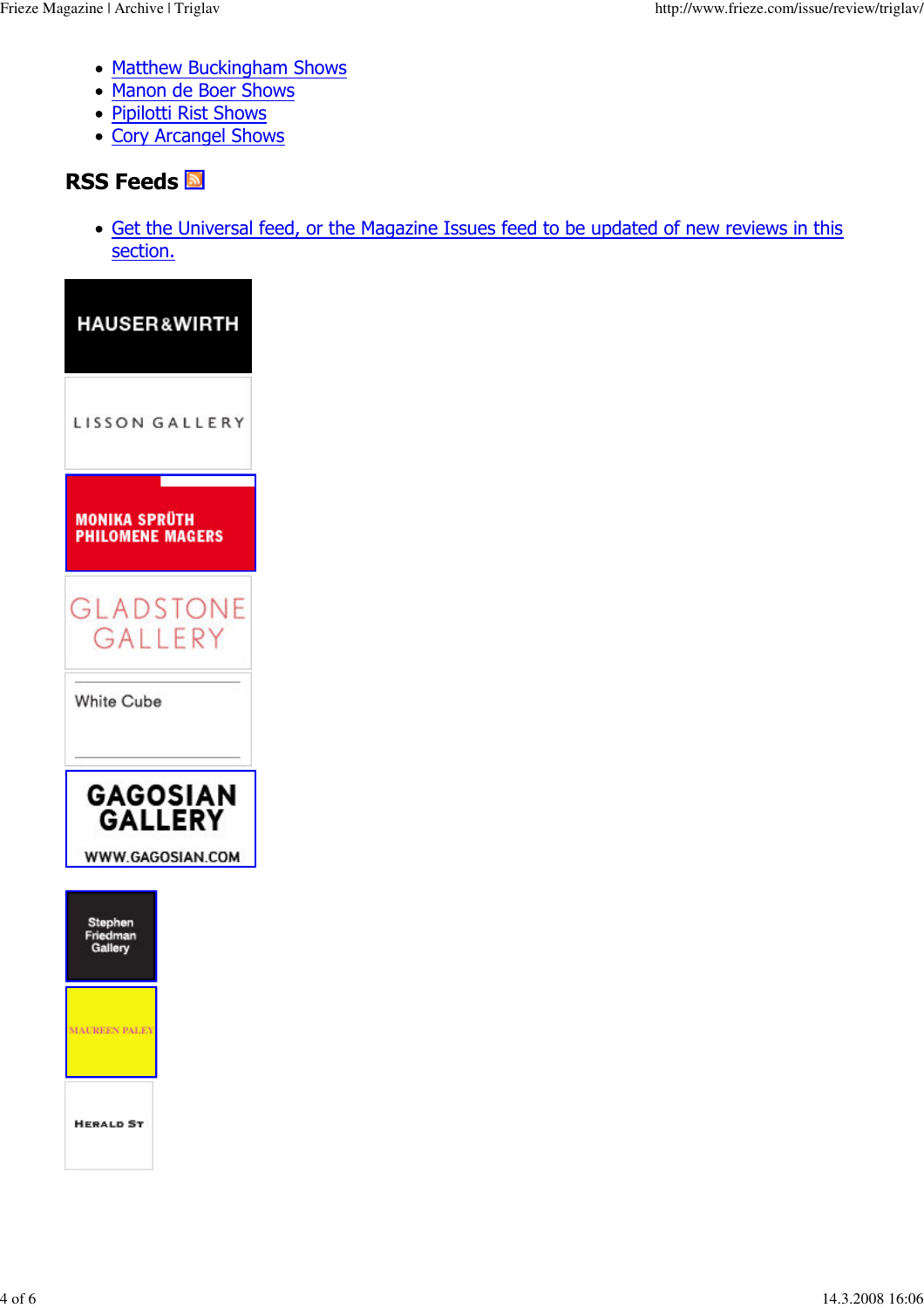

## <u>Subscribe to *frieze*</u>

Receive frieze magazine to your door, from only  $E29$  for 8 issues a year.

SUBSCRIBE

### <u>Podcasts</u>

Cultural Cartography: Roni Horn - Added on 13/10/07 Roni Horn presents a keynote lecture exploring ideas of site- specificity and seriality

[LISTEN / DOWNLOAD ]

## Frieze Mailing List

For news from Frieze join the mailing list

| Name:  |  |  |
|--------|--|--|
| Email: |  |  |

**REGISTER** 

### <u>Publications</u>

<u>Frieze Art Fair Yearbook 2007-8</u> UK £16.95. The latest edition of the Frieze Art Fair Yearbook

BUY NOW

### <u>Podcasts</u>

The Expanded Gallery: Mass Forms for Private Consumption - Added on 13/10/07 What cultural value do industrial design, graphics and film bring to the spaces of the gallery and the museum?

LISTEN / DOWNLOAD

#### Survey